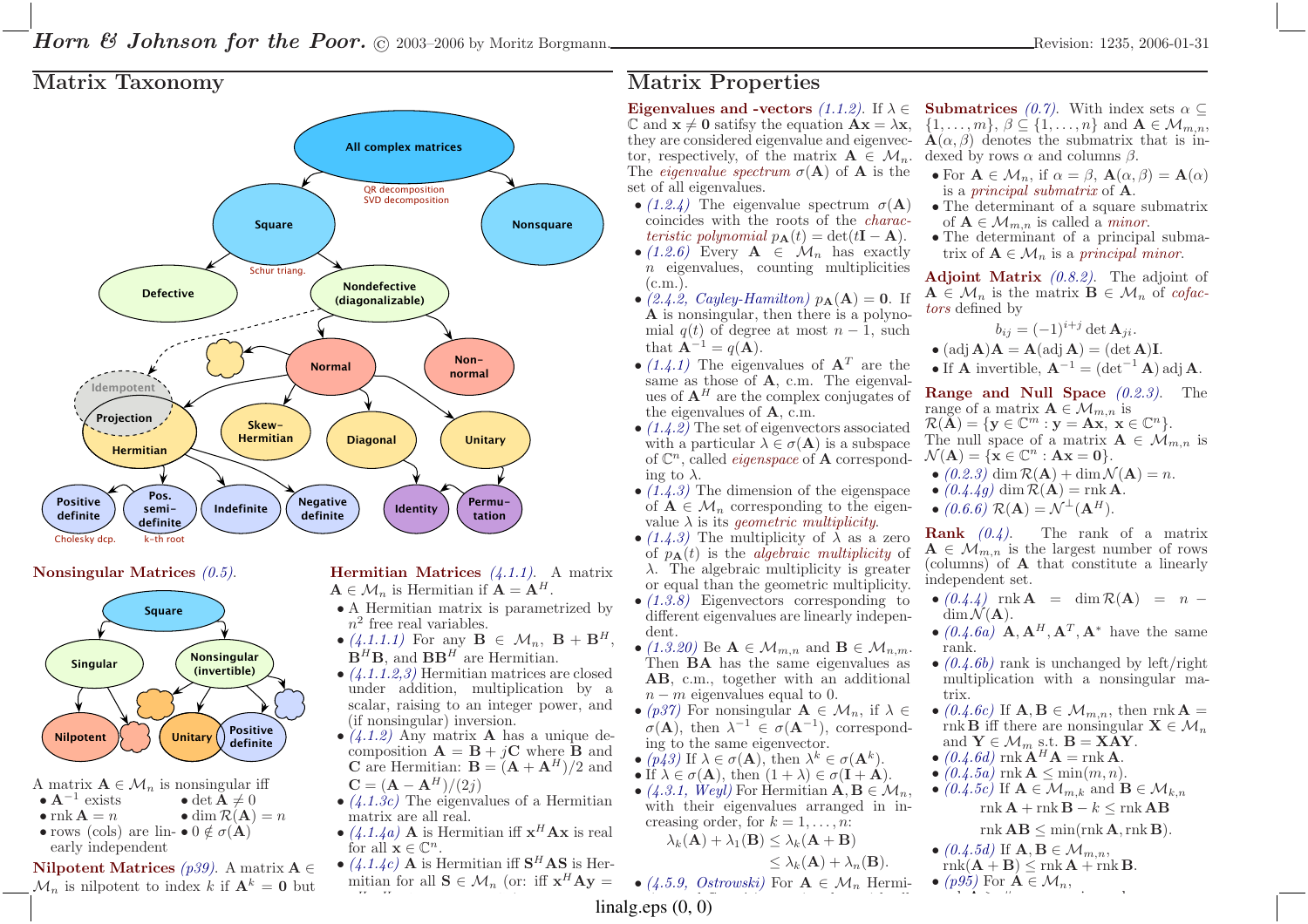$$
\mathbf{A}^{k-1} \neq \mathbf{0}.\newline \bullet (p37) \lambda_i = 0, i = 1, \dots, n.
$$

**Idempotent Matrices**  $(p<sub>3</sub><sup>3</sup>)$ . A matrix  $P \in \mathcal{M}_n$  is idempotent if  $P^2 = P$ .

- $\text{rnk} \mathbf{P} = \text{tr} \mathbf{P}.$
- $(p37)$   $\lambda_i \in \{0,1\}$ ,  $i = 1, \ldots, n$ . The geo-<br>motric multiplicity of the eigenvalue 1 is metric multiplicity of the eigenvalue <sup>1</sup> isrnkP.
- $P^H$ , I–P, and I– $P^H$  are all idempotent.
- $P(I P) = (I P)P = 0.$
- $P_X = x$  iff x lies in the range of P.
- $\mathcal{N}(\mathbf{P}) = \mathcal{R}(\mathbf{I} \mathbf{P}).$ <br>•  $(TODQ)$  **P** is its op
- $\bullet$  (TODO) **P** is its own generalized inverse,  $\mathbf{P}^\dagger$  .

Nondefective (Diagonalizable) Matrices (1.3.6). A matrix  $\mathbf{A} \in \mathcal{M}_n$  is diagonal-<br>izable if it is similar to a diagonal matrix izable if it is similar to <sup>a</sup> diagonal matrix, i.e.,  $\mathbf{A} = \mathbf{S} \mathbf{\Lambda} \mathbf{S}^{-1}$ .

- $\bullet$  (1.3.7) The columns of **S** are eigenvectors of **A**, the diagonal entries of  $\Lambda$  cor-<br>responding eigenvalues responding eigenvalues.
- $(1.4.4)$  **A** is diagonalizable iff it is non-<br>defective i.e. the geometric multiplicity defective, i.e., the geometric multiplicity is equa<sup>l</sup> to the algebraic multiplicity foreach eigenvalue.
- $(1.3.9)$  If **A** has *n* distinct eigenvalues, it is diagonalizable is diagonalizable.

•  $(p46)$  rnk **A** = # nonzero eigenvalues.

Normal Matrices  $(2.5)$ . A matrix A ∈  $\mathcal{M}_n$  is normal if  $\mathbf{A}^H \mathbf{A} = \mathbf{A} \mathbf{A}^H$ .

- $(2.5.4)$  **A** is normal iff it is unitarily sim-<br>ilar to a diagonal matrix ilar to <sup>a</sup> diagonal matrix.
- $(2.5.4)$  **A** is normal iff it has an orthonor-<br>mal set of *n* eigenvectors mal set of  $n$  eigenvectors.
- Normal matrices are closed under unitary equivalence, raising to an integerpower, and (if nonsingular) inversion.
- The singular values of <sup>a</sup> normal matrix are the absolute values of the eigenvalues.
- The eigenvalues of  $A<sup>H</sup>$  are the conjugates of the eigenvalues of  $\bf{A}$  and have<br>the same eigenvectors the same eigenvectors.
- <sup>A</sup> normal matrix is Hermitian iff its eigenvalues are all real.
- <sup>A</sup> normal matrix is skew-Hermitian iff its eigenvalues all have zero real parts.
- <sup>A</sup> normal matrix is unitary iff its eigenvalues all have an absolute value of 1.
- If **A** and **B** are normal and  $AB = BA$  for  $j \leq i$   $(j \geq i)$ . then  $AB$
- then **AB** is normal.<br>
  $(2.5.4)$   $||A||_F^2 = \sum_{i=1}^n |\lambda_i|^2$ .

 $\mathbf{x}^H \mathbf{A}^H \mathbf{y}$  for all  $\mathbf{x}, \mathbf{y} \in \mathbb{C}^n$ .

- $(4.1.5, Spectral Theorem)$  **A** is Hermitian<br>if there is a unitary matrix  $\mathbf{H} \in \mathcal{M}$ iff there is a unitary matrix  $\mathbf{U} \in \mathcal{M}_n$ <br>and a real diagonal matrix  $\mathbf{\Lambda} \in \mathcal{M}$  st and a real diagonal matrix  $\mathbf{\Lambda} \in \mathcal{M}_n$  s.t.<br> $\mathbf{\Lambda} = \mathbf{I} \mathbf{I} \mathbf{\Lambda} \mathbf{I}^H$  $\mathbf{A} = \mathbf{U} \mathbf{\Lambda} \mathbf{U}^H.$ <br>If  $\mathbf{\Lambda}$  and  $\mathbf{B}$ .
- If **A** and **B** are Hermitian then so are<br> $\mathbf{A}\mathbf{B} + \mathbf{B}\mathbf{A}$  and  $i(\mathbf{A}\mathbf{B} \mathbf{B}\mathbf{A})$  $AB + BA$  and  $j(AB - BA)$ .<br>(1,9,9 Rayleigh-Ritz)
- $\bullet$  (4.2.2, Rayleigh-Ritz)
- $\min(\lambda) \leq \mathbf{x}^H \mathbf{A} \mathbf{x} \leq \max(\lambda), \mathbf{x}^H \mathbf{x} = 1.$

Positive Definite Matrices (4.1.1). A Hermitian matrix  $\mathbf{A} \in \mathcal{M}_n$  is positive def-<br>inite (pd) if  $\mathbf{x}^H \mathbf{\Delta} \mathbf{x} > 0$  for all popzero *inite* (pd) if  $\mathbf{x}^H \mathbf{A} \mathbf{x} > 0$  for all nonzero  $\mathbf{x} \in \mathbb{C}^n$ . If  $\mathbf{x}^H \mathbf{A} \mathbf{x} \geq 0$ , **A** is said to be noting semidefinite (rsd) positive semidefinite (psd).

- (7.1.2) Any principal submatrix of <sup>a</sup> pdmatrix is pd.
- (7.1.3) Any nonnegative linear combination of psd matrices is psd.
- $(7.1.4, 5)$  For p(s)d  $\mathbf{A} \in \mathcal{M}_n$ ,  $\lambda_i$  (for  $i = 1, \ldots, n$ , det **A**, tr **A**, and all prin-cipal minors are positive (nonnegative).
- $(7.2.1)$   $A \in M_n$  is p(s)d iff all eigenval-<br>ues are positive (popperative) ues are positive (nonnegative).
- (7.2.8)  $\mathbf{A} \in \mathcal{M}_n$  is pd iff there is a non-<br>circular  $\mathbf{C} \subset \mathcal{M}$  at  $\mathbf{A} = \mathbf{C}^H \mathbf{C}$ . singular  $\mathbf{C} \in \mathcal{M}_n$  s.t.  $\mathbf{A} = \mathbf{C}^H \mathbf{C}$ . Any solution **C** can be written as  $C = VA^{1/2}$ with  $\mathbf{V} \in \mathcal{M}_n$  unitary.<br>(*n*/09) Apy psd rank-*r*
- (p409) Any psd rank-m matrix  $\mathbf{A} \in \mathcal{M}_n$ <br>may be written as  $\mathbf{A} = \mathbf{C}^H \mathbf{C}$  with any may be written as  $\mathbf{A} = \mathbf{C}^H \mathbf{C}$  with some  $\mathbf{C} \in M$  $C \in \mathcal{M}_{m,n}$ .<br>(7.1.6) For
- $(7.1.6)$  For pd  $\mathbf{A} \in \mathcal{M}_n$  and  $\mathbf{C} \in \mathcal{M}_{n,m}$ ,<br>C<sup>H</sup> AC is not and ml C<sup>H</sup> AC ml C  $\mathbf{C}^H \mathbf{A} \mathbf{C}$  is psd, and rnk  $\mathbf{C}^H \mathbf{A} \mathbf{C} = \text{rnk } \mathbf{C}$ .

## Skew-Hermitian Matrices. A matrix  $\mathbf{K} \in \mathcal{M}_n$  is skew-Hermitian if  $\mathbf{K} = -\mathbf{K}^H$ .<br>  $\bullet$  (n175)  $\mathbf{S}$  is Hermitian iff is is skew

- $\bullet$  (p175) S is Hermitian iff jS is skew-Hermitian.
- K is skew-Hermitian iff  $\mathbf{x}^H \mathbf{K} \mathbf{y} = -\mathbf{x}^H \mathbf{K}^H \mathbf{y}$  for all x and y  $-\mathbf{x}^H \mathbf{K}^H \mathbf{y}$  for all **x** and **y**.
- Skew-Hermitian matrices are closed under addition, multiplication by <sup>a</sup> scalar, raising to an odd power, and (if nonsingular) inversion.
- $(p175)$   $\mathbf{K}^2$  is Hermitian.
- $\bullet$  (p175). The eigenvalues of a skew-Hermitian matrix are either <sup>0</sup> or pureimaginary.

Triangular Matrices (0.9.3). A matrix  $\mathbf{T} \in \mathcal{M}_n$  is upper (lower) triangular if  $t_{ij} = 0$  for  $i \leq i$  ( $i > j$ ) Strictness if true  $t_{ij} = 0$  for  $j < i$   $(j > i)$ . Strictness if true

• Upper/lower triangular matrices are closed under addition, multiplication, raising to an integer power, and (if nontian and  $\mathbf{S} \in \mathcal{M}_n$  nonsingular, with all<br>oironyplues arranged in increasing order eigenvalues arranged in increasing order, for all  $k = 1, \ldots, n$  there is a positive real number  $\theta_k$  in the range

$$
\lambda_1(\mathbf{SS}^H) \le \theta_k \le \lambda_n(\mathbf{SS}^H) \quad \text{s.t.}
$$

$$
\lambda_k(\mathbf{S}\mathbf{AS}^H) = \theta_k \lambda_k(\mathbf{A}).
$$

**Inverse Matrix.** For any  $A \in \mathcal{M}_{m,n}$ ,<br>hereing a SVD  $A = \textbf{HNN}^H$  there is a having a SVD  $\mathbf{A} = \mathbf{U} \Sigma \mathbf{V}^H$ , there is a *Moore Penrose concretized inverse* or negative Moore-Penrose generalized inverse or pseudoinverse  $\mathbf{A}^{\dagger} = \mathbf{V} \mathbf{\Sigma}^{\dagger} \mathbf{U}^{H}$ , where  $\mathbf{\Sigma}^{\dagger}$  is the transpose of  $\Sigma$  in which the positive singular values are replaced by their reciprocals lar values are replaced by their reciprocals.

- $(p421)$   $\mathbf{A}^{\dagger}\mathbf{A}$  and  $\mathbf{A}\mathbf{A}^{\dagger}$  are Hermitian.
- $(p421)$   $AA^{\dagger}A = A$  and  $A^{\dagger}AA^{\dagger} = A^{\dagger}$ .<br>•  $(0.5)$  For any nonsingular  $A \in M$
- $\bullet$  (0.5) For any nonsingular  $\mathbf{A} \in \mathcal{M}_n$ ,<br>there is a unique  $\mathbf{A}^\dagger = \mathbf{A}^{-1}$  at  $\mathbf{A}^{-1} \mathbf{A}$ . there is a unique  $\mathbf{A}^{\dagger} = \mathbf{A}^{-1} \text{ s.t. } \mathbf{A}^{-1} \mathbf{A} =$  $AA^{-1} = I.$
- Any full-rank skinny  $\mathbf{A} \in \mathcal{M}_{m,n}$ ,  $m \geq n$ ,<br>has a left inverse  $\mathbf{B} \in \mathcal{M}$ , st,  $\mathbf{B}\mathbf{A}$ has a left inverse  $\mathbf{B} \in \mathcal{M}_{n,m}$  s.t.  $\mathbf{BA} = \mathbf{I}$ <br>
The left inverse with the smallest  $\mathbf{I}_n$ . The left inverse with the smallest norm is the pseudoinverse  $\mathbf{B} = \mathbf{A}^{\dagger}$  $(\mathbf{A}^{H}\mathbf{A})^{-1}\mathbf{A}^{H}.$
- Any full-rank fat  $\mathbf{A} \in \mathcal{M}_{m,n}$ ,  $m \leq n$ ,<br>has a right inverse  $\mathbf{B} \in \mathcal{M}$  s t  $\mathbf{A} \mathbf{B}$  has a right inverse  $\mathbf{B} \in \mathcal{M}_{n,m}$  s.t.  $\mathbf{AB} = \mathbf{I}$ <br>
The right inverse with the smallest  $\mathbf{I}_m$ . The right inverse with the smallest norm is the pseudoinverse  $\mathbf{B} = \mathbf{A}^{\dagger}$  $\mathbf{A}^{H}(\mathbf{A}\mathbf{A}^{H})^{-1}$
- $\bullet$   $(\mathbf{A}^H)^{\dagger}$  =  $(\mathbf{A}^{\dagger})^H$ , and  $(\mathbf{A}^H)^{-1}$  =  $(\mathbf{A}^{-1})^H$  (if **A** nonsingular).<br>(0.7.1 Matrix Inversion)
- (0.7.4, Matrix Inversion Lemma) Be  $\mathbf{A} \in \mathcal{M}_m$  and  $\mathbf{R} \in \mathcal{M}_n$  nonsingular, and  $\mathbf{X} \in \mathcal{M}_{m,n}$  and  $\mathbf{Y} \in \mathcal{M}_{n,m}$ . Then

$$
\mathbf{A} \in \mathcal{M}_{m,n} \text{ and } \mathbf{I} \in \mathcal{M}_{n,m}. \text{ Then}
$$
\n
$$
(\mathbf{A} + \mathbf{X}\mathbf{R}\mathbf{Y})^{-1} = \mathbf{A}^{-1}
$$
\n
$$
-\mathbf{A}^{-1}\mathbf{X}(\mathbf{R}^{-1} + \mathbf{Y}\mathbf{A}^{-1}\mathbf{X})^{-1}\mathbf{Y}\mathbf{A}^{-1}
$$
\n
$$
(c\mathbf{I}_m + \mathbf{X}\mathbf{Y})^{-1}
$$
\n
$$
= \frac{1}{c} \left( \mathbf{I}_m - \mathbf{X} (c\mathbf{I}_n + \mathbf{Y}\mathbf{X})^{-1}\mathbf{Y} \right)
$$
\n
$$
(c\mathbf{I}_m + \mathbf{X}\mathbf{X}^H)^{-1}
$$

$$
= \frac{1}{c} \left( \mathbf{I}_m - \mathbf{X} \left( c \mathbf{I}_n + \mathbf{X}^H \mathbf{X} \right)^{-1} \mathbf{X}^H \right).
$$
  
For  $\mathbf{X} \in M$  and  $\mathbf{Y} \in M$ 

• For  $\mathbf{X} \in \mathcal{M}_{m,n}$  and  $\mathbf{Y} \in \mathcal{M}_{n,m}$ ,  $\mathbf{Y}(c\mathbf{I} + \mathbf{X}\mathbf{Y})^{-1} = (c\mathbf{I} + \mathbf{Y}\mathbf{X})^{-1}\mathbf{Y}.$ 

• For nonsingular  $\mathbf{A}, \mathbf{B} \in \mathcal{M}_m$ 

$$
A^{-1} = B^{-1} + B^{-1}(B - A)A^{-1}.
$$

• If  $\mathbf{A} \in \mathcal{M}_m$  and the inverses exist, any pair of  $\mathbf{A}$  (cI =  $\mathbf{A}$ )<sup>-1</sup> and (cI +  $\mathbf{A}$ )<sup>-1</sup> commutes. Further, pair of  $\mathbf{A}, \; (\mathbf{c}\mathbf{I} - \mathbf{A})^{-1}$ , and  $(\mathbf{c}\mathbf{I} + \mathbf{A})^{-1}$ 

$$
A(I - A)^{-1} = (I - A)^{-1} - I
$$

 $\text{rank } \mathbf{A} \geq \text{\# nonzero eigenvalues}.$  $(p46)$  Equality for diagonalizable **A**.

**Trace**  $(0.4)$ . For  $\mathbf{A} \in \mathcal{M}_n$ ,  $\operatorname{tr} \mathbf{A} = \sum_{i=1}^n a_{ii}$ .  $\bullet$  (1.2.12) tr  $\mathbf{A} = \sum_{i=1}^{n} \lambda_i(\mathbf{A}).$ •  $tr(\alpha \mathbf{A}) = \alpha tr(\mathbf{A}).$ •  $tr(A^T) = tr(A)$ . •  $tr(\mathbf{A} + \mathbf{B}) = tr(\mathbf{A}) + tr(\mathbf{B}).$ •  $tr(AB) = tr(BA)$ . •  $tr(ab^T) = a^Tb$ . •  $tr(ab^H) = a^Hb$ . •  $tr(ABCD) = tr(BCDA)$  $=\text{tr}(\mathbf{CDAB}) = \text{tr}(\mathbf{DABC}).$ •  $tr(\mathbf{A} \otimes \mathbf{B}) = tr(\mathbf{A}) tr(\mathbf{B}).$ **Determinant** (0.3). For  $A \in \mathcal{M}_n$ ,  $\mathbf d$ 

et 
$$
\mathbf{A} = \sum_{j=1}^{n} (-1)^{i+j} a_{ij} \det \mathbf{A}_{ij}
$$
  
=  $\sum_{i=1}^{n} (-1)^{i+j} a_{ij} \det \mathbf{A}_{ij}$ ,

 $= \sum_{i=1}^{n} (-1)^{i+j} a_{ij} \det \mathbf{A}_{ij},$ <br>where  $\mathbf{A}_{ij} \in \mathcal{M}_{n-1}$  is the submatrix obtained by deleting row i and column j.

- $\bullet$  (1.2.12) det  $\mathbf{A} = \prod_{i=1}^{n} \lambda_i(\mathbf{A}).$ <br>  $\bullet$  (0.2.1) det  $\mathbf{A}^T = \det \mathbf{A}$
- $(0.3.1)$  det  $\mathbf{A}^T = \underline{\det \mathbf{A}}$ .

• 
$$
(0.3.1)
$$
 det  $\mathbf{A}^H = \overline{\det \mathbf{A}}$ .  
• det  $c\mathbf{A} = c^n \det \mathbf{A}$ .

- 
- Interchanging any pair of columns of Amultiplies det **A** by  $-1$  (likewise rows).<br>Multiplying any column of **A** by c mult
- Multiplying any column of **A** by c multi-<br>plies det **A** by c (likewise rows) plies det  $\bf{A}$  by c (likewise rows).<br>Adding any multiple of one colu
- Adding any multiple of one column onto another column leaves det **A** unaltered<br>(likewise rows) (likewise rows).
- For  $\mathbf{A}, \mathbf{B} \in \mathcal{M}_n$ , det  $\mathbf{A}\mathbf{B} = \det \mathbf{A} \det \mathbf{B}$ .

\n- For nonsingular 
$$
\mathbf{A} \in \mathcal{M}_n
$$
,  $\det(\mathbf{A} + \mathbf{x}\mathbf{y}^H) = \det(\mathbf{A}) \left(1 + \mathbf{y}^H \mathbf{A}^{-1} \mathbf{x}\right)$ .
\n- If  $\mathbf{A} \in \mathcal{M}_n$  and  $\mathbf{D} \in \mathcal{M}_k$ ,  $\mathbf{A} \in \mathcal{M}_n$  and  $\mathbf{D} \in \mathcal{M}_k$ .
\n

$$
\det \begin{bmatrix} A & B \\ C & D \end{bmatrix} = \det Q
$$
  
= 
$$
\det(A) \det(D - CA^{-1}B)
$$
  
= 
$$
\det(D) \det(A - BD^{-1}C).
$$

- The quantity  $\mathbf{D} \mathbf{C} \mathbf{A}^{-1} \mathbf{B}$  is called the<br>Sehar complement of  $\Lambda$  in  $\Omega$ Schur complement of **A** in **Q**.<br>For **A B C D**  $\in$  *M*
- For  $\mathbf{A}, \mathbf{B}, \mathbf{C}, \mathbf{D} \in \mathcal{M}_n$ <br> $\mathbf{A}\mathbf{C} = \mathbf{C}\mathbf{A} + \det \mathbf{O}_n$  $AC = CA : det Q = det(AD - CB)$
- $AB = BA$ : det  $Q = det(DA CB)$
- $DB = BD : det Q = det(DA BC)$
- $\mathbf{DC} = \mathbf{CD} : \ \det \mathbf{Q} = \det(\mathbf{AD} \mathbf{BC})$
- $(7.8.1, Hadamard's inequality)$  If **A** is<br>positive semidefinite then positive semidefinite, then $\det \mathbf{A} \leq \prod_{i=1}^n a_{ii}.$

linalg.eps (0, 1)  $A(T + A) = 1$  T  $(T + A) = 1$ <br>  $(1)$ 

 Y $\left.\rule{-2pt}{10pt}\right)$